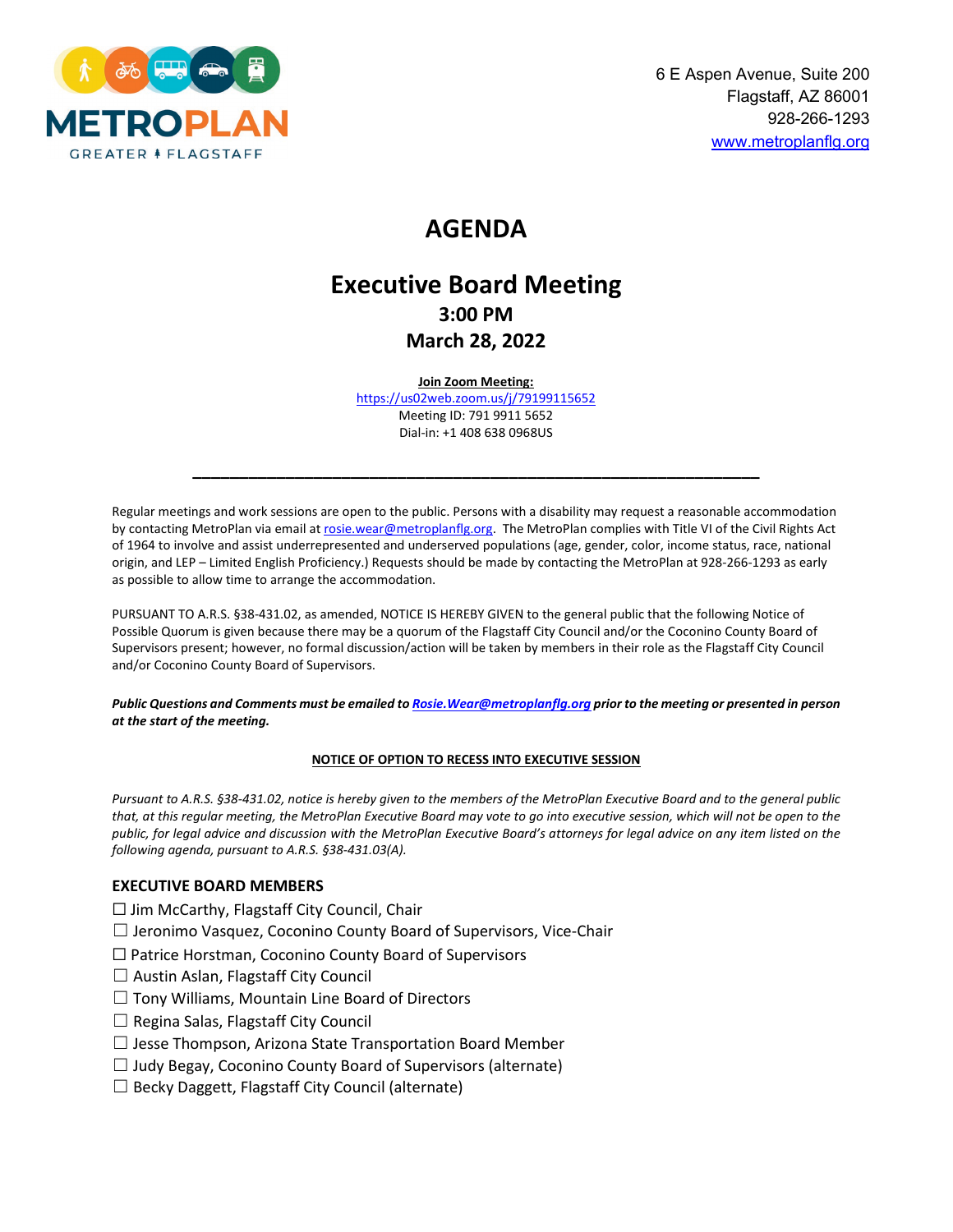

#### **METROPLAN STAFF**

☐ Jeff "Miles" Meilbeck, Executive Director

- ☐ David Wessel, Planning Manager
- ☐ Rosie Wear, Business Manager
- ☐ Mandia Gonzales, Transportation Planner

## **I. PRELIMINARY GENERAL BUSINESS**

## A. **CALL TO ORDER**

## B. **ROLL CALL**

## C. **PUBLIC COMMENT**

*(At this time, any member of the public may address the Board on any subject within their jurisdiction that is not scheduled before the Board on that day. Due to Open Meeting Laws, the Board cannot discuss or act on items presented during this portion of the agenda. To address the Board on an item that is on the agenda, please wait for the Chair to call for Public Comment at the time the item is heard.)*

#### **II. CONSENT AGENDA**

*(Items on the consent agenda are routine in nature and/or have already been budgeted or discussed by the Executive Board.)*

#### **III. GENERAL BUSINESS**

#### A. **Executive Director Contract Discussion and Renewal**

Councilmember McCarthy

Recommendation: Discussion and possible action to approve new contract for Executive Director for FY2022-23

*The Board may vote to go into executive session pursuant to ARS §38-431.03(A)(3) for legal advice or (A)(4) for contract negotiations.*

#### **V: CLOSING BUSINESS**

#### A. **ITEMS FROM THE BOARD**